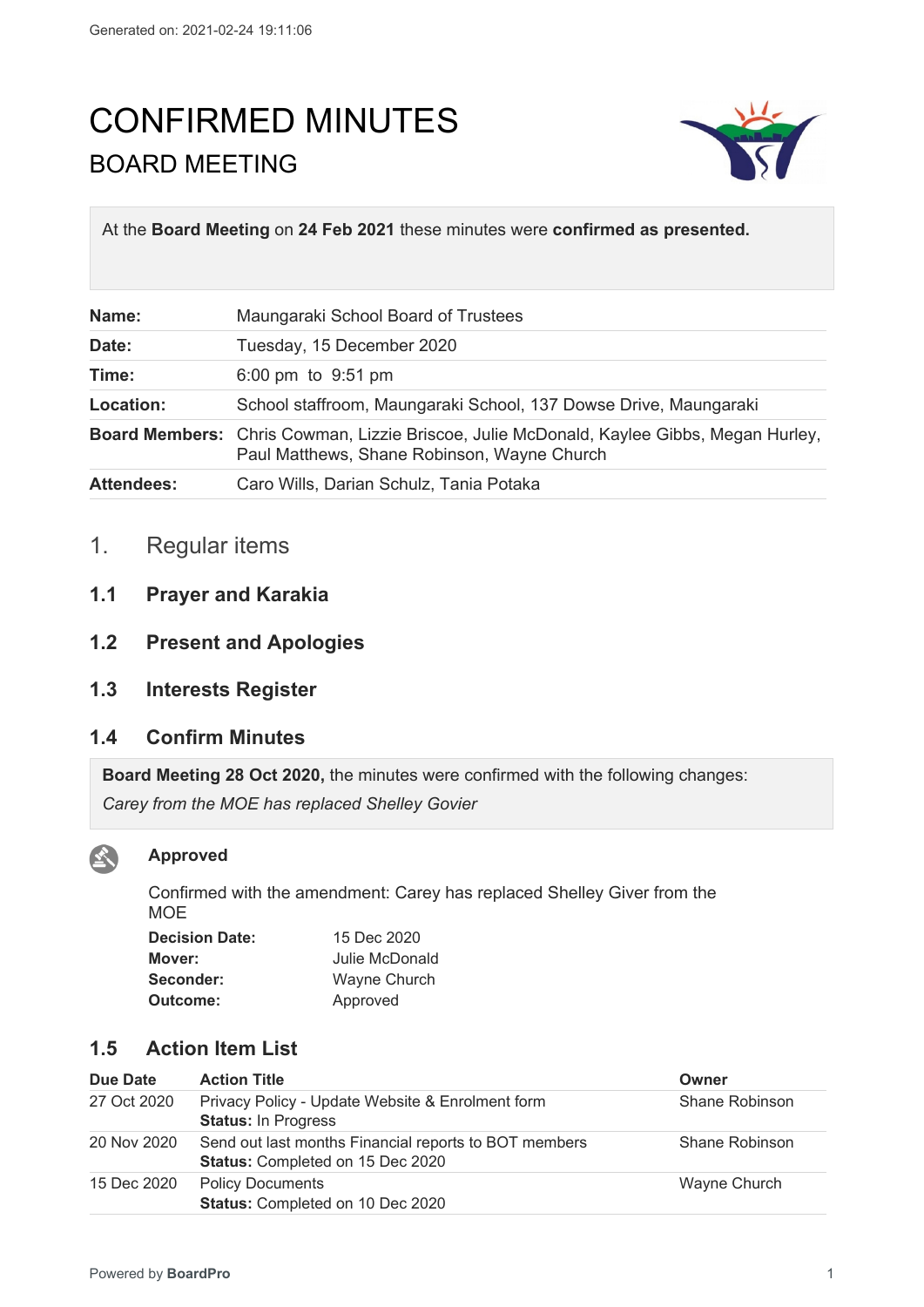### **1.6 Principal's Report**

- ERO have contacted Shane to advise they will be coming in to do a review from 7 Feb 2021. It will be a longer review over approximately 6 months as they will come in to meet and discuss then come back on several occasions following each review. Last time they did talk to the Board so we anticipate this should be the same for the up and coming review. It has been well over 5 years since our last review.
- Adventure playground will be installed in January and completed by 27th
- Zone Review every year the Board need to consider the zone and if this should be changed. Following discussion the Board have agreed there is still the need for an enrolment zone and this will continue as it currently stands for 2021. The supporting figures provided by the MOE were questioned, these were as at the July 2019 role count which had our role at 357 showing 16 teaching spaces and a capacity of 385. Board Chair to sign off the documents relating to this decision.
- Role we finish 2020 with a role of 384. Our smallest cohort is our year 8's who leave at the end of 2020. We will start 2021 with the largest role in 10 years
- Staffing we will begin 2021 fully staffed welcoming Jayne & Cheryl who join Ben as new teachers. Jen Long will open the new entrant class mid year.
- Shane thanked the BOT, Home & School and staff for their amazing work in a tough year.



### **Principals report**

| Approved              |                |
|-----------------------|----------------|
| <b>Decision Date:</b> | 15 Dec 2020    |
| Mover:                | Julie McDonald |
| Seconder:             | Chris Cowman   |
| Outcome:              | Approved       |



### **Enrolment Scheme Review**

The Board agreed the school has an ongoing need for an enrolment scheme and that the home zone in the present scheme should be retained without amendment.

| <b>Decision Date:</b> | 15 Dec 2020 |
|-----------------------|-------------|
| Outcome:              | Approved    |



### **Zone Review**

Sign 2021 Review of the Enrolment Scheme and return back to MOE by 1/5/21

| Due Date: | 30 Apr 2021          |
|-----------|----------------------|
| Owner:    | <b>Paul Matthews</b> |

### **1.7 Finance Report**

- 2021 Parent Donations discussed to formally set for next year. Decision to leave as it currently stands which is \$200 for first child, \$180 for second child with a maximum of \$380 per family. Agreed to review again when we begin to set the 2022 budget around the October 2021 BOT meeting.
- November financials are looking healthy. Discussed if there is anything pressing we needed due to the surplus and are aware these are all covered off in the 2021 budget.

### **Budget**

 MOE estimate our 2021 Operations grant will be \$465k. Due to role growth this should be closer to \$485k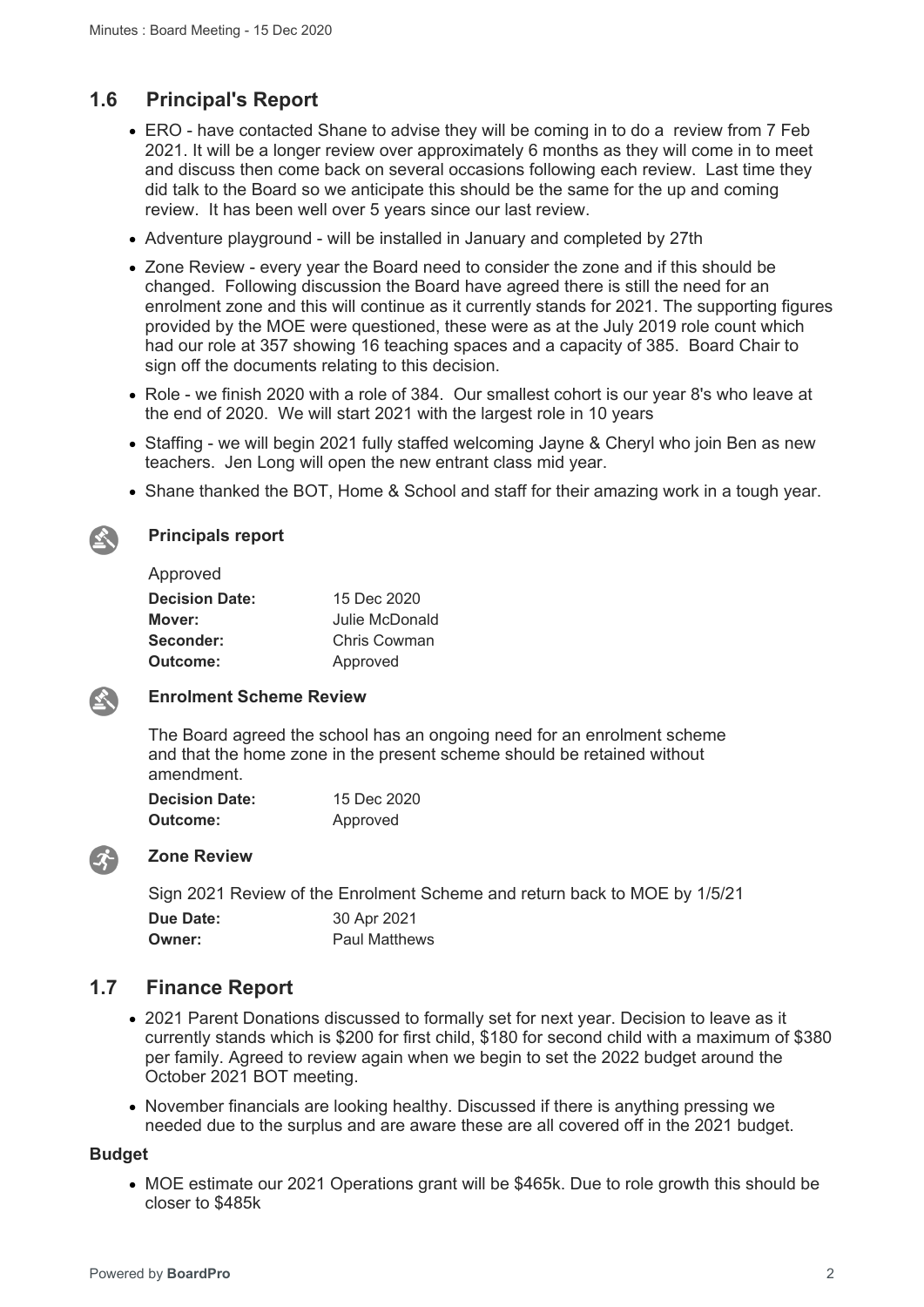- Increase Teacher Aide line from \$150k to \$170k due to pay negotiations increasing cost. Still some questions about what the MOE will be giving us to cover the TAPE & on going cost increases so some risk on this line. Darian is managing this line well.
- Have received great benefits with having Julie Roberts here, this will continue to the end of Term 1 2021 and was a big saving for the school. Where there is an opportunity we will try to get more PD funds support. Term 1 we will be carrying on with Team Leader capability in running some PD. The PD line is increasing for 2021.
- Wellbeing line to continue with the same funding
- Furniture & Fittings we have allowed for \$35k Furniture & Fittings, \$15k for IT, \$4k for new Office computers
- Consider some funding for a new Projector for the hall as a joint cost with MCA. Estimated cost is around \$12k. Propose putting \$5k towards this which was agreed to.



### **Finance Report**

| Approved              |                |
|-----------------------|----------------|
| <b>Decision Date:</b> | 15 Dec 2020    |
| Mover:                | Wayne Church   |
| Seconder:             | Lizzie Briscoe |
| Outcome:              | Approved       |



#### **Budget 2021**

The Board approved the 2021 Draft budget with amendments to:

- Furniture & Fittings change from \$20k to \$35k
- Add a new line allowing \$5k for the purchase of a new projector for the hall.

| <b>Decision Date:</b> | 15 Dec 2020          |
|-----------------------|----------------------|
| Mover:                | <b>Paul Matthews</b> |
| Outcome:              | Approved             |



#### **Budget 2021**

- Amend the Furniture & Fittings line fo the 2021 budget from \$20k to \$35k
- Add 5k to support the purchase of a new projector for the hall.

| Due Date: | 26 Feb 2021    |
|-----------|----------------|
| Owner:    | Shane Robinson |

### **1.8 Property Update**

- Adventure Playground all set to be installed 18/1/21 22/1/21
- Special Needs fencing is ready to be installed following the completion of the Adventure Playground.
- New Library Build we are still working with the MOE around the entrance and using this opportunity to address the safety areas we currently have in this area. They may split the entrance off from the Library build if this area hasn't been resolved by the time they are ready to begin work on the build. There is an easement for school to use on the drive way entrance but it was discovered not on the exit drive way. Easement do take some time, the MOE is to sort this.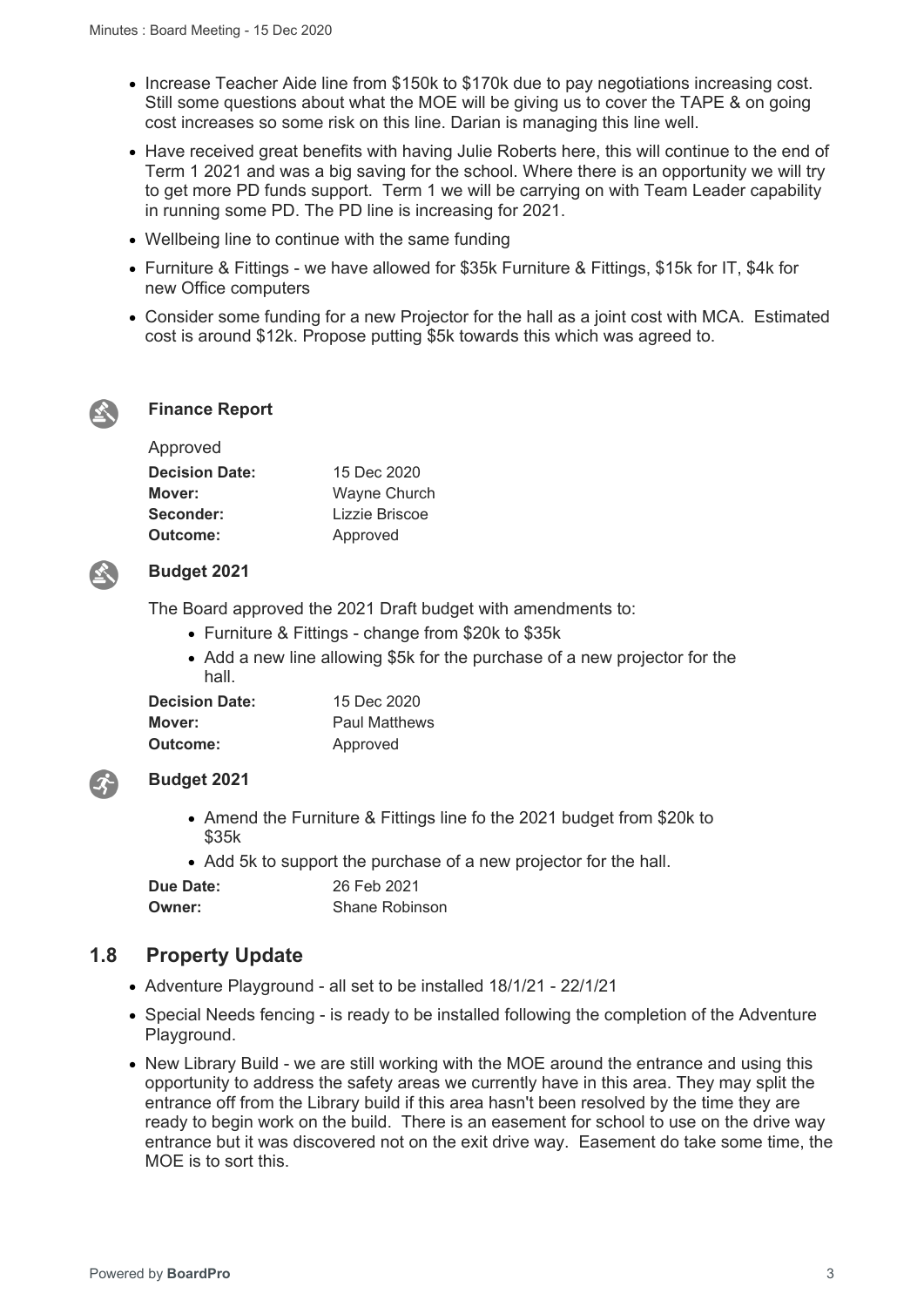# **1.9 Review of 10YPP Property Plan**

• Reviewed and considered changes to the 10YPP with only one change required which was to the Exterior Painting line for 2026 to be changed to \$60,000.



### **10 Year Property Plan**

10 Year Property plan has been approved by the Board with the following amendment:

• Adjust the Exterior Painting line to \$60k for 2026

| <b>Decision Date:</b> | 15 Dec 2020  |  |
|-----------------------|--------------|--|
| Mover:                | Wayne Church |  |
| Seconder:             | Kaylee Gibbs |  |
| Outcome:              | Approved     |  |



### **10 year Property Plan adjustment**

Advise ESL to amend the 10 Year Property Plan, Exterior Painting in 2026 to \$60,000 **Due Date:** 26 Feb 2021

| Due Dale. | ZU FEU ZUZ I          |
|-----------|-----------------------|
| Owner:    | <b>Shane Robinson</b> |

### **1.10 Policy**

### **Governance Policies:**

Code of Conduct - No. 6 - Paragraph 2: Remove 'Principal' from this line.

Delegations - Page 14 - Process: remove the word 'made' from this line to read 'will be available...'

Governance - Act 'Vulnerable Children's Act - Megan to check if we should include this in the Governance and Health & Safety Policies.

#### **Board Self Review Policy:**

Move the Self review to the third meeting of the year. Consider doing the Self Review every year rather then every second year.



### **Approved**

Carried, subject to Megan checking recent amendments to the Vulnerable Children's Act

| <b>Decision Date:</b> | 15 Dec 2020    |
|-----------------------|----------------|
| Mover:                | Wayne Church   |
| Seconder:             | Julie McDonald |
| Outcome:              | Approved       |



### **Check vulnerable Children's Act**

Megan to check if we should include this in the Governance and Health & Safety Policies.

| Due Date: | 24 Feb 2021  |
|-----------|--------------|
| Owner:    | Megan Hurley |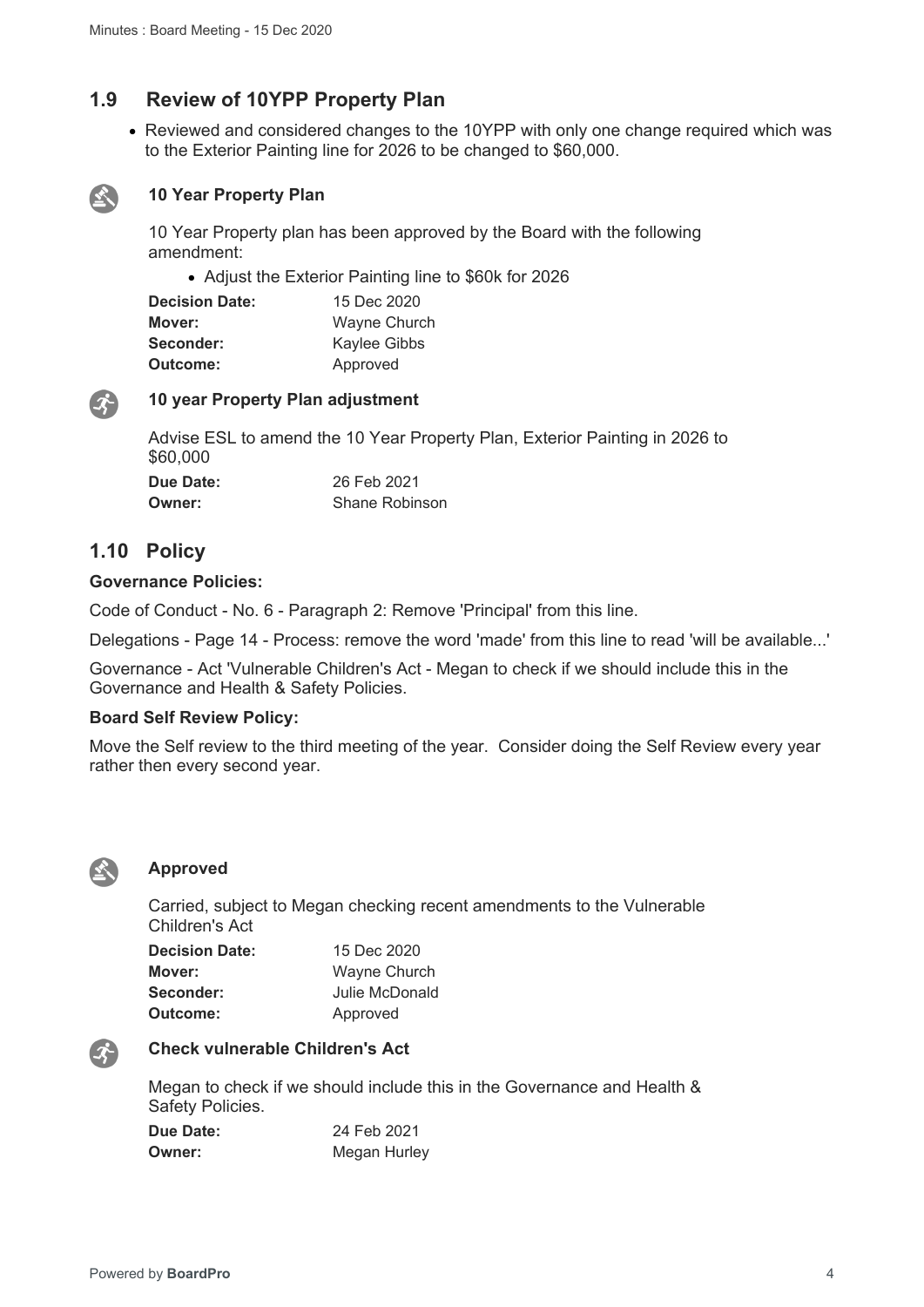

### **Board Self Review**

Proposal to change the Self Review to annually. **Due Date:** 24 Feb 2021 **Owner:** Paul Matthews

# 2. Strategic Discussion/Decision

### **2.1 Strategic Aim Review**

### **Strategic Aim 1**

Kiva - still waiting on the data to come back

### **Strategic Aim 3**

- In 2021 dig deeper into the values
- Extend culture group
- Heart Values continue to integrate in to assemblies
- Well done to Tim on completing the Wellbeing Garden and Kim for her work on this
- Enviro schools were out on Monday and looked at the last review. Confident we are still a Silver. Some changes required to get to Gold. a Unit will be allocated for this in 2021

### **Strategic Aim 4**

- Facebook is a big draw. Lots of engagement from the community with Seesaw and **Newsletters**
- Collaboration from community is high, keep growing this connection
- Covid impacted us going out to the community and people coming in to us. Improve this in 2021
- Continue involvement in MCA

# **2.2 Data Review - Strategic Aim 2**

Darian presented the data. All students are included - no ESOL or ORRS students were removed from the data. We are tracking progress with students. The current year 2 cohort was a concern with a larger number of students with high needs. Maori students are over represented in our below expectation data.

Tabled report - thanks given.

# **2.3 Intermediate Development & Camp Proposal**

### **Intermediate Development**

Caro presented to the Board the Intermediate Development update. She covered off what they have done in the Intermediate syndicate in 2020. Student feedback was received to see what students liked about the syndicate this year and what they would change. Board discussed the assessment results.

Some of the changes that were made in the Syndicate came from feedback received form the Community Consultation in 2019. Board discussed if the changes should be communicated with the community and how this could be shared.

### **Koru Camp Proposal**

Approved by the Board subject to the RAMS being viewed and approved by the Board. Raise any concerns within 2 days of the RMAS being received, otherwise approved.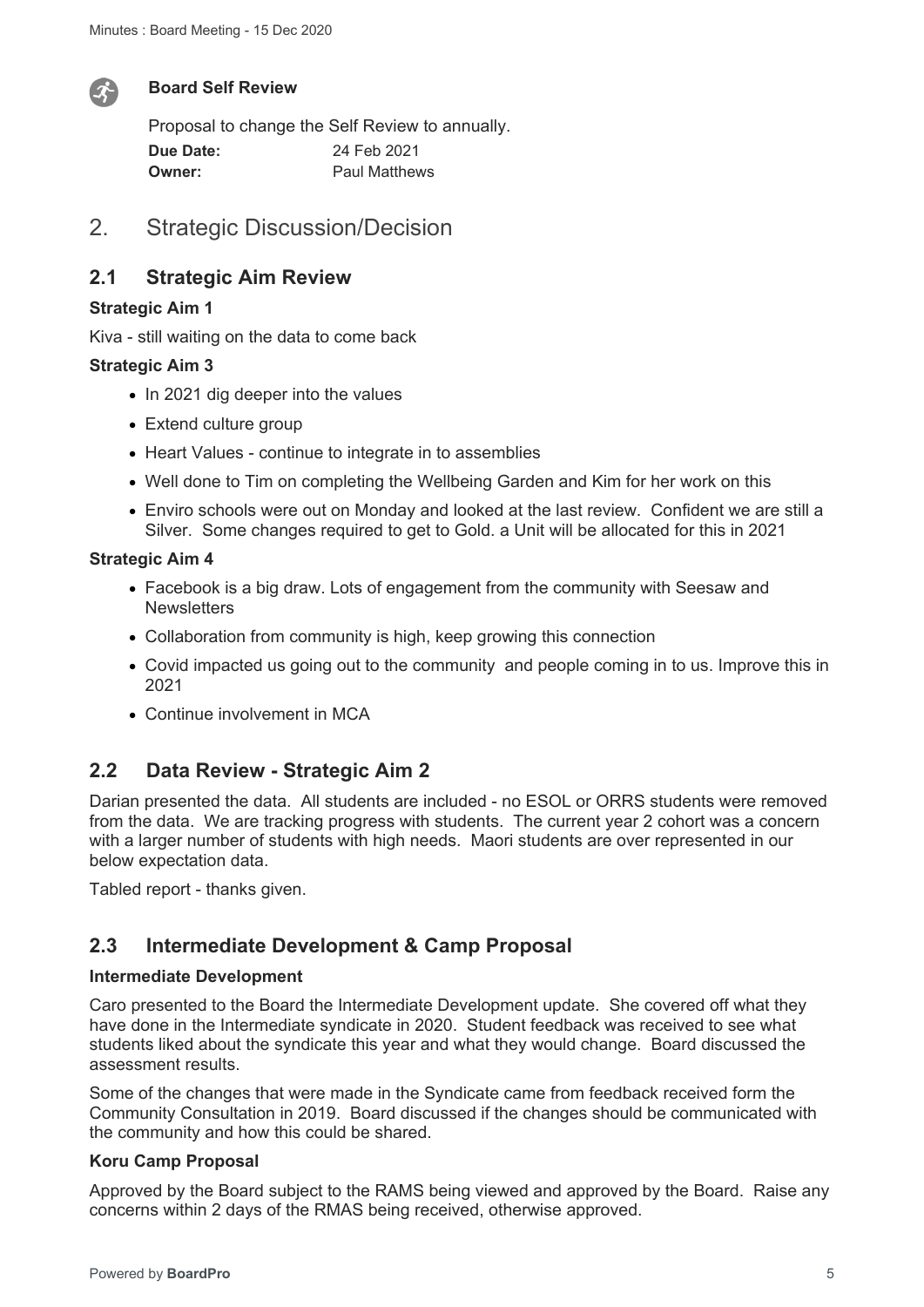

### **Koru Camp - RAMS**

Shane to send out the Koru Camp RAMS details in the first week of Term 1 for viewing and raising of any issues by the Board

| Due Date: | 12 Feb 2021           |
|-----------|-----------------------|
| Owner:    | <b>Shane Robinson</b> |



### **Koru Camp**

Koru Camp approved subject to viewing and approval of the RAMS being circulated at the beginning of Term 1 2021

| <b>Decision Date:</b> | 15 Dec 2020  |
|-----------------------|--------------|
| Mover:                | Kaylee Gibbs |
| Seconder:             | Chris Cowman |
| <b>Outcome:</b>       | Approved     |

### **2.4 Board Self review - Self Assessment checklist**

### **Leadership**

5. We don't have much of an induction for new trustees to the board. The Board to work on this in 2021 as a group so we can complete this one

19. Not much self development going on, or use of this budget line. Drill in to this further next year.

### **Representation**

5. & 6. Send out a survey to the school community regarding this. Following on from the last one that we sent to see if we are fulfilling these two areas

### **Accountability**

4. Ka Hikitia, Success for all and the Pacifica Education Plan - We need to look in to these

Give feedback to Paul if you have any others that need to be worked on.

Wayne, Julie and Paul to work on the first steps of what this will look like.



### **Board Self Assessment checklist**

Paul, Wayne and Julie to work on this. **Due Date:** 24 Feb 2021 **Owner:** Paul Matthews

### **2.5 Principals Appraisal**

Discussion raised following the Board Self Review. Usually by now there is a Summary report for the last BOT meeting. However the meeting with Laura, Paul & Shane has just been held. Paul will send out a summary to look at. For your eyes only, not to be shared. We can have a discussion at the next BOT meeting about the points.



### **Principals Appraisal Summary Report**

Paul to send out the Principals Appraisal Summary report once he has this so it can be viewed and any points raised discussed at the next meeting.

| <b>Due Date:</b> | 26 Feb 2021          |
|------------------|----------------------|
| <b>Owner:</b>    | <b>Paul Matthews</b> |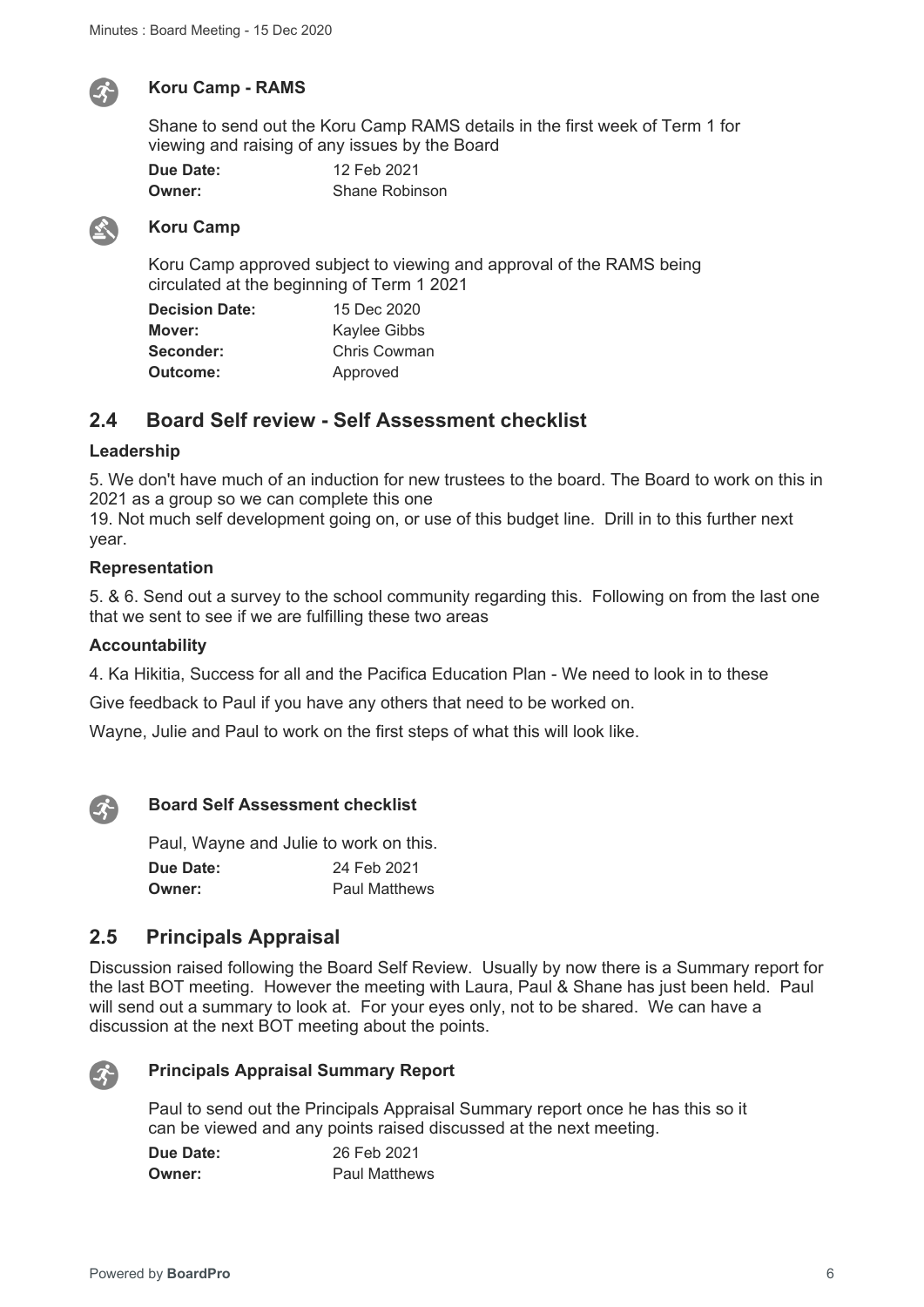# 3. External Updates

### **3.1 Home & School Update**

Lizzie gave an update.

QUIZ NIGHT - raised \$4000 CALENDAR ART - about \$1500 raised

An email was sent out to the committee about where we see the H & S heading next year in the hope we can start the year with more of a plan for the year.

It is a challenge getting new entrant parents involved, discussed this and cultural challenges happening in the school.

# **3.2 MCA Update**

### **Hall Fire Alarm**

Building application is in. The council has come back and we have to do public use form that needs to go in and plans for the building. Max & Dave Briscoe has been good in assisting, we are making progress on this. Did discover that the current number it is fire rated for is 360 people not the 300 we were thinking it was.

# 4. Public Excluded / In Committee

5. Close Meeting

### **5.1 Close the meeting**

**Next meeting:** No date for the next meeting has been set.

### New Actions raised in this meeting

| <b>Item</b> | <b>Action Title</b>                                                 | Owner                |
|-------------|---------------------------------------------------------------------|----------------------|
| 1.6         | Zone Review<br>Due Date: 30 Apr 2021                                | <b>Paul Matthews</b> |
| 1.7         | Budget 2021<br><b>Due Date: 26 Feb 2021</b>                         | Shane Robinson       |
| 1.9         | 10 year Property Plan adjustment<br><b>Due Date: 26 Feb 2021</b>    | Shane Robinson       |
| 1.10        | Check vulnerable Children's Act<br><b>Due Date: 24 Feb 2021</b>     | Megan Hurley         |
| 1.10        | <b>Board Self Review</b><br><b>Due Date: 24 Feb 2021</b>            | <b>Paul Matthews</b> |
| 2.3         | Koru Camp - RAMS<br><b>Due Date: 12 Feb 2021</b>                    | Shane Robinson       |
| 2.4         | Board Self Assessment checklist<br><b>Due Date: 24 Feb 2021</b>     | <b>Paul Matthews</b> |
| 2.5         | Principals Appraisal Summary Report<br><b>Due Date: 26 Feb 2021</b> | <b>Paul Matthews</b> |